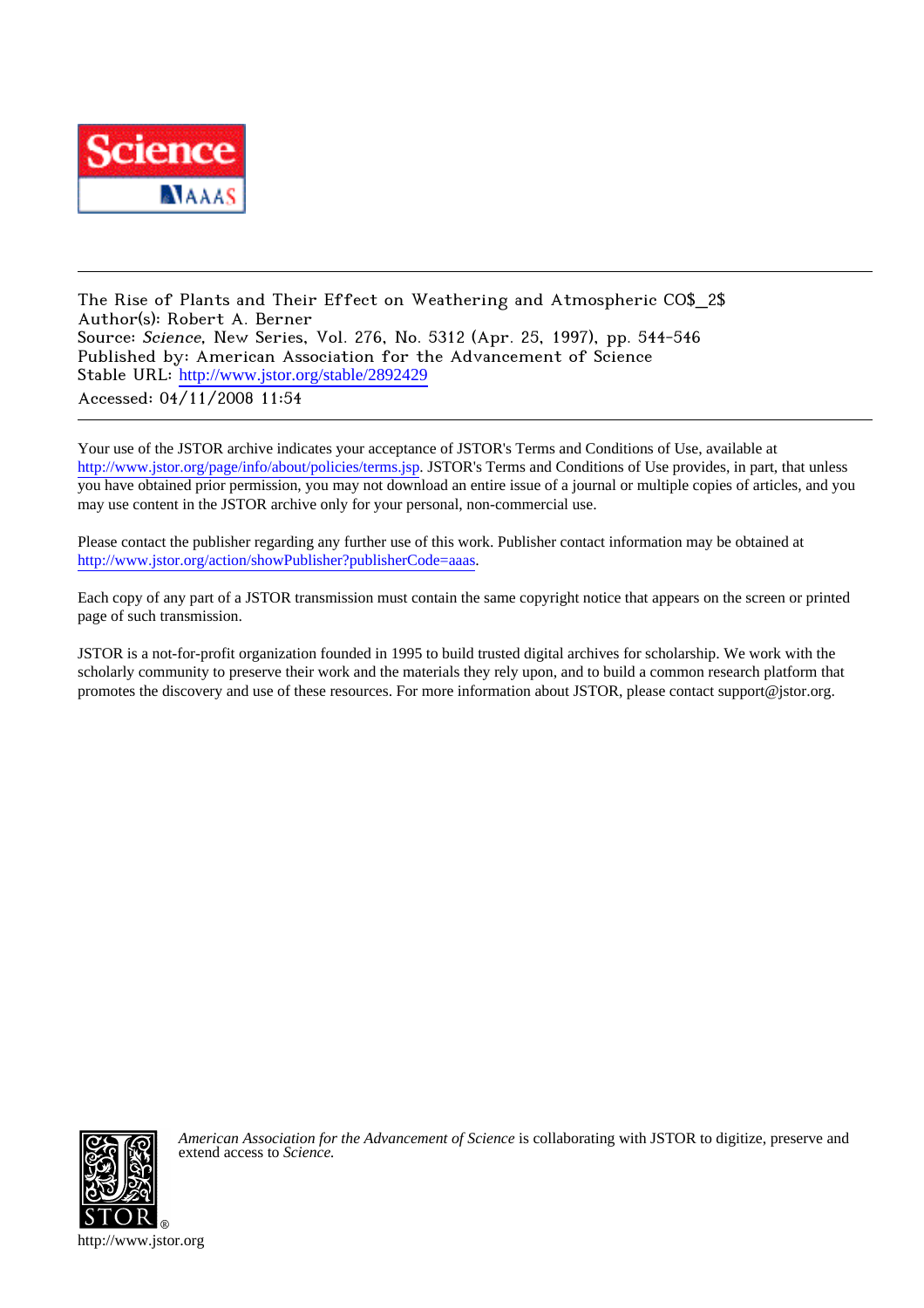An enhanced version of this Perspective with links to additional resources is available for Science Online subscribers at http://www.sciencemag.org/

and the state of the strategies and the state of the state of the state of the

the size and number of solvent molecules included in the crystal lattice. Thus, by starting with two-dimensional sheets, the crystal engineering problem is reduced to controlling a single dimension.

As noted above, the caveat in all crystal engineering efforts is that seemingly reliable motifs may fail to form when packing densities are low. Several features of the alkyl sulfonate-guanidinium sheet structure make it particularly robust and less prone to this problem (6, 18). Most importantly, many hydrogen bonds are formed, which are strong and ionic yet pliable enough to allow for small adjustments to accommodate the particular alkyl substituent. These adjustments primarily take the form of a hinge bending by the hydrogen bonds between the quasi-onedimensional sulfonate anion-guanidinium cation ribbons (the "joists") that make up the sheet. This hinge bending allows the sheets to show varying degrees of corrugation, and thus, the sulfonate stud can adapt to the steric demands of the particular guest molecule. In all, three alkyl disulfonate anions and three aromatic disulfonates were crystallized with the guanidinium cation, and all produced the expected clathrates. When different-sized guests were present with a 4,4'-biphenyldisulfonate stud, clathrates with different floor-to-floor distances were obtained, again pointing to the generality of this approach.

Weber has pointed out that the application of clathrate chemistry is in its infancy (19). Promising applications include the purification and resolution of drugs, trapping and storage of toxic materials, off-peak energy storage, and matrices for slow drug release. Additionally, new synthetic reactions with altered chemical selectivities may take place within the confines of the crystal lattice. One of the oldest practical uses of clathration is in petroleum refining, where products ranging from gasoline to light lubricating oil exhibit enhanced performance when linear paraffins are removed in processing. Extractive crystallization with urea is particularly attractive because straight-chain alkanes from  $C_7$  to  $C_{70}$  are selectively bound in urea clathrate channels. In fact, there have been processing plants successfully operating on a scale of 320 barrels per day with this technology.

Clathrate lattices generally decompose upon loss of the imprisoned guest. Although clathrates formed from metal ion coordination networks might better allow reversible

release and adsorption of guests (20), it seems unlikely that these nanoporous solids will ever compete with zeolites. Nonetheless, the ability of clathrate hosts to shape or enantioselectively surround a guest and then release it upon mild dissolution conditions suggests a bright future in the resolution and purification of specialty chemicals such as pharmaceuticals. Whatever may be the future applications of this class of inclusion complexes, it is clear that the study of clathrates has already contributed substantially to our understanding of the crystal engineering problem and will inspire continuing attempts to create nanoporous solids.

#### **References and Notes**

- 1. A. Gavezzotti, Acc. Chem. Res. 27, 309 (1994).<br>2. G. M. J. Schmidt, Pure Appl. Chem. 27, 647
- $(1971)$
- $3.$   $\dot{1}$ Weissbuch, R. Popovitz-Biro, M. Lahav, L. Leiserowitz, Acta Crystallogr. B 51, 115 (1995).<br>M. C. Etter, Acc. Chem. Res. 23, 120 (1990).
- G. R. Desiraju, Crystal Engineering (Elsevier, Jew York, 1989)
- 6. V. A. Russell, C. C. Evans, W. Li, M. D. Ward, Sci-

## **PALEOCLIMATE**

ence 276, 575 (1997)

- 7. J. S. Moore and S. Lee, Chem. Ind., p. 556  $(1994)$
- 8. H. M. Powell, in Inclusion Compounds, J. L. Atwood, J. E. D. Davies, D. D. MacNicol, Eds. (Academic, London, 1984), vol. 1, p. 1
- 9. H. Davy, Philos. Trans. R. Soc. London 101, 30  $(1811)$
- 10. D. D. MacNicol, J. J. McKendrick, D. R. Wilson, Chem. Soc. Rev. 7, 65 (1978).
- 11. H. Hart, L.-T. W. Lin, D. L. Ward, J. Am. Chem. Soc. 106, 4043 (1984)
- $12<sub>2</sub>$ F. Toda and K. Akagi, Tetrahedron Lett. 1968, 3695 (1968).
- 13. M. Simard, S. Dan, J. D. Wuest, J. Am. Chem. Soc. 113, 4696 (1991).
- S. V. Kolotuchin, E. E. Fenlon, S. R. Wilson, C. J. Loweth, S. C. Zimmerman, Angew. Chem. Int. Ed. Engl. 34, 2654 (1995).
- 15 O. Ermer, J. Am. Chem. Soc. 110, 3747 (1988).
- D. J. Duchamp and R. E. Marsh, Acta Crystallogr. 16. B 25, 5 (1969)
- $17.$ D. Venkataraman, S. Lee, J. Zhang, J. S. Moore Nature 371, 591 (1994).
- 18. V. A. Russell, M. C. Etter, M. D. Ward, J. Am. Chem. Soc. 116, 1941 (1994).
- E. Weber, Top. Curr. Chem. 140, 3 (1987). 19. 20 The work of J. S. Moore, R. Robson, O. Yaghi, and M. Zaworotko is particularly relevant. For an overview, see M. Zaworotko, Chem. Soc. Rev. 23,

# The Rise of Plants and Their Effect on Weathering and Atmospheric CO<sub>2</sub>

283 (1994)

## Robert A. Berner

 $\prod$  he spread of rooted vascular plants to upland areas during the Devonian Period (400 to 360 million years ago) most likely had an important effect on many Earth processes (1, 2). As reported on page 583 of this issue by Retallack (1), the first well-differentiated forest soils appeared in the Devonian. Along with this, there is additional evidence of a progressive increase in the size and depth of roots from the Silurian to the late Devonian  $(1, 3)$ , with relatively deep rooting appearing as early as the late Early Devonian (390 million years ago) (4). Chemical differentiation, combined with deep rooting, suggests that the dissolution of bed rocks by weathering at this time was accelerated by the growth of plants. This enhanced chemical weathering would have resulted in enhanced removal of  $CO<sub>2</sub>$  from the atmosphere, because the net effect of silicate mineral weathering is to convert soil carbon, derived ultimately from photosynthesis, into dissolved  $HCO<sub>3</sub>$ . A representative reaction is

 $2CO_2 + 3H_2O + CaAl_2Si_2O_8 \rightarrow$  $Ca^{2+} + 2HCO_3^- + Al_2Si_2O_5(OH)_4$  $(1)$ 

After formation by weathering, the dissolved  $HCO_3^-$  is carried to the ocean by rivers and, if accompanied by dissolved Ca<sup>2</sup> or  $Mg^{2+}$ , the carbon is removed from the oceans as Ca-Mg carbonate minerals. In this way, if Ca and Mg silicates are involved in weathering, the overall process results in the removal of  $CO<sub>2</sub>$  from the atmosphere.

The activities of vascular plants should result in enhanced weathering and, thus, enhanced removal of atmospheric  $CO<sub>2</sub>$ . There are several reasons for this enhancement: (i) Rootlets (plus symbiotic microflora) with high surface area secrete organic acids and chelates, which attack minerals in order to gain nutrients; (ii) organic litter decomposes to  $H_2CO_3$  and organic acids, providing additional acid for weathering; (iii) on a regional scale, plants recirculate water by means of transpiration followed by rainfall and thereby increase water-mineral contact time; and (iv) plants anchor clay-rich soil, retarding erosion and allowing the retention of water and

The author is in the Department of Geology and Geophysics, Yale University, New Haven, CT 06520-8109,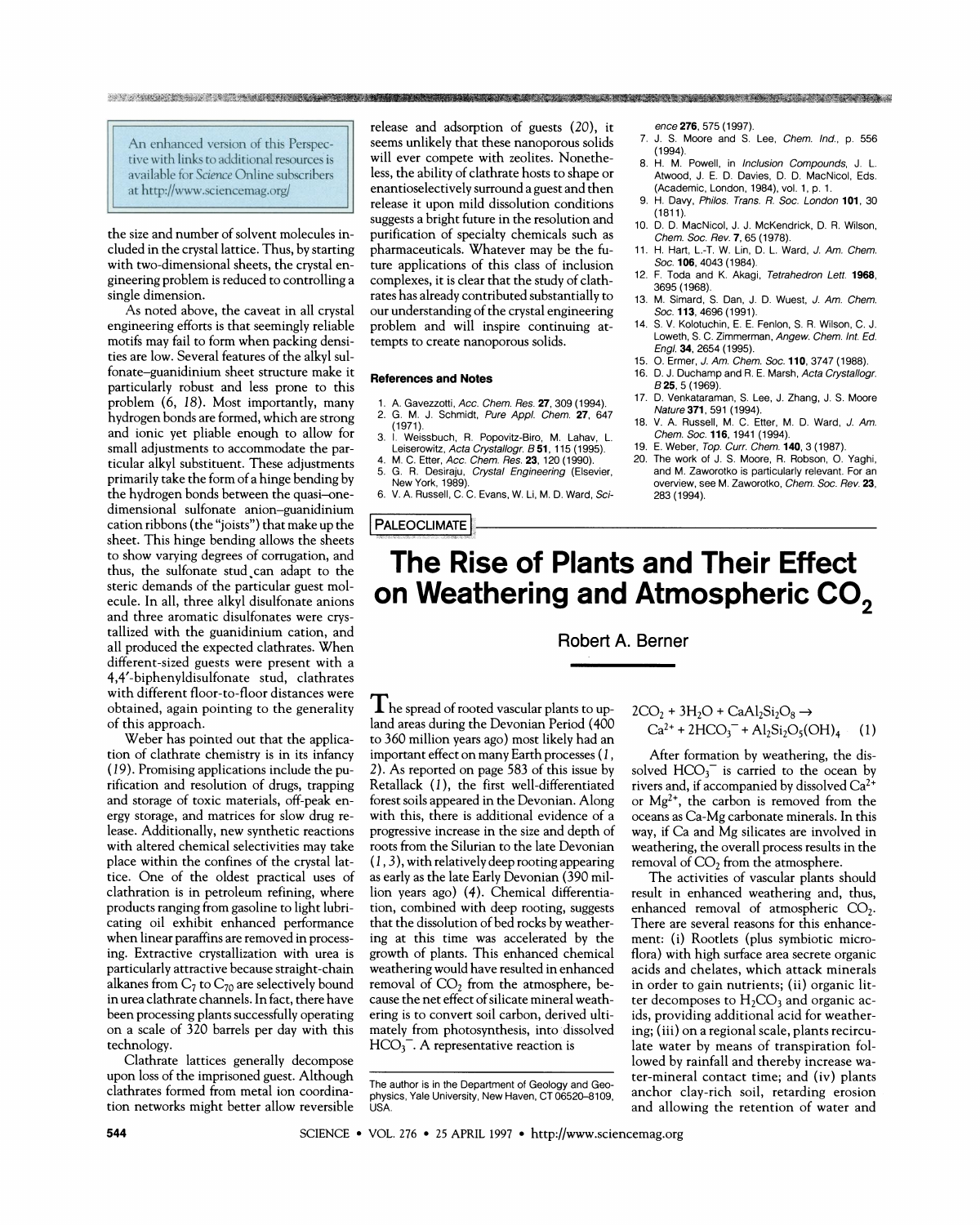continued weathering of primary minerals between rainfall events.

It should be kept in mind that enhanced weathering by plants did not simply mean an increase in the global weathering rate. As is often misunderstood, the actual rate of  $CO<sub>2</sub>$ removal from the atmosphere by weathering, on a multimillion-year time scale, is not an

independent parameter and must be essentially equal to the supply of  $CO<sub>2</sub>$  from degassing (5). Thus, an acceleration of weathering by the rise of vascular land plants in this case must have been matched by some decelerating process because there is no evidence of any equivalently large changes in the rate of degassing at this time. The decelerating process, I believe, was a drop in atmospheric  $CO<sub>2</sub>$ . Lower  $CO<sub>2</sub>$ , by means of the atmospheric greenhouse effect, brought about lower global temperatures and less river runoff, which had a decelerating effect on global weathering rates and helped balance the accelerating effect of the plants.

Estimates of Phanerozoic paleo- $CO<sub>2</sub>$  (see figure) are a quantitative demonstration of the importance of the rise of vascular plants on the continents. An outstanding feature is the large drop in  $CO<sub>2</sub>$  during the Devonian (400 to 360 million years ago). Much of this drop

likely was due to the spread of vascular plants to upland areas, where deep roots could bring about enhanced weathering and the development of differentiated forest soils (1). The figure summarizes all published data to date on  $CO<sub>2</sub>$  derived from the study of the carbon isotopic composition of paleosols. The paleosol isotopic technique has been used by a number of independent investigators (6– 8), and results are in rough semiquantitative agreement, as can be seen from the figure. The paleosol method is based on (i) the determination of the  ${}^{13}C/{}^{12}C$  ratio of CaCO<sub>3</sub> or the carbonate ion in goethite and (ii) a model for the mixing of soil  $CO<sub>2</sub>$ , derived from organic matter decomposition, with atmospheric  $CO_2$ . It has been further tested by the analysis of the  ${}^{13}C/{}^{12}C$  of soil organic matter included with calcium carbonate (7).

Also shown in the figure are the results of GEOCARB modeling (9, 10) for Phanerozoic carbon dioxide. The GEOCARB model is based on estimates of relative rates of removal of  $CO<sub>2</sub>$  from the atmosphere over time by means of the burial of organic matter in sediments and the weathering of Ca and Mg silicate rocks followed by the deposition of the Ca and Mg as carbonates in marine sediments. This removal is essentially balanced by the release of  $CO<sub>2</sub>$  back to the atmosphere by means of the weathering of ancient organic matter in rocks plus degassing resulting from the thermal decomposition of deeply buried sedimentary carbonates and organic matter. There is semiquantitative agreement between the GEOCARB modeling and paleosol results in the general trend of  $CO<sub>2</sub>$ versus time. Besides the large drop during the



Atmospheric CO<sub>2</sub> versus time for the Phanerozoic (past 550 million years). The parameter RCO<sub>2</sub> is defined as the ratio of the mass of CO<sub>2</sub> in the atmosphere at some time in the past to that at present (with a pre-industrial value of 300 parts per million). The heavier line joining small squares represents the best estimate from GEOCARB II modeling (10), updated to have the effect of land plants on weathering introduced 380 to 350 million years ago. The shaded area encloses the approximate range of error of the modeling based on sensitivity analysis (10). Vertical bars represent independent estimates of  $CO<sub>2</sub>$  level based on the study of paleosols.

Devonian (which continued into the Carboniferous), there are high values in the early Paleozoic (550 to 425 million years ago), moderately high values in the Mesozoic (240 to 100 million years ago), and a general decrease from the late Cretaceous up to the present (80 to 0 million years ago). GEOCARB sensitivity analysis (10) supports Retallack's contention (1) that most of the Devonian-Carboniferous drop in  $CO<sub>2</sub>$ was the result of enhanced weathering and only in the later stages was it augmented by the enhanced burial of organic matter in swamps.

A recently developed independent method of paleo- $CO<sub>2</sub>$  estimation, involving the determination of plant stomatal index  $(11)$ , is also in good agreement with the results shown in the figure. The stomatal index data are expressed in terms of the ratio of the stomatal index of nearest living equivalents divided by that for the fossil material. Results show a high index ratio to nearest living equivalents (high  $CO<sub>2</sub>$ ) for the Early Devonian (400 to 390 million years ago), a much lower ratio (low  $CO<sub>2</sub>$ , close to that at present) for the late Carboniferous and early Permian (310 to 285 million years ago), and intermediate ratios (intermediate  $CO<sub>2</sub>$ ) for the mid-Jurassic (=150 million years ago).

The results shown in the figure support, on a long geologic time scale, the general correlation between climate and the level of atmospheric  $CO<sub>2</sub>$  as manifested by the atmospheric greenhouse effect. The large Devonian drop in  $CO<sub>2</sub>$  was followed by the Permo-Carboniferous glaciation, the most extensive and longest lived glaciation of

the entire Phanerozoic. Also, glaciation during the late Cenozoic correlates with a lowering of atmospheric  $CO<sub>2</sub>$ , and the high Mesozoic and early Paleozoic  $CO<sub>2</sub>$  levels are matched by climates that were distinctly warmer than that at present  $(12)$ . [A short period of glaciation at the end of the Ordovician represents an exception, but this event has been explained by rather unique paleogeographic circumstances at this time  $(13).$ 

In the GEOCARB modeling, the calculated magnitude of the Devonian drop in  $CO<sub>2</sub>$  is highly sensitive to what is assumed to have been the quantitative effect of vascular plants in the acceleration of silicate weathering. The theoretical curve in the figure is a best estimate based on studies  $(14-16)$  of the role of plants in present-day weathering, where an approximately sevenfold acceleration has been determined

(range 3- to 10-fold). This large measured effect by plants on weathering and  $CO<sub>2</sub>$  level helps to explain the agreement between theory and the results of the paleosol and stomatal index methods for Siluro-Devonian time. However, much more quantitative data on the role of plants in weathering, as well as further study of paleosols and paleobotany, is needed to better understand how the rise of upland rooted plants and their subsequent evolution (such as the angiosperms) may have affected the evolution of Earth's surface as well as the  $CO<sub>2</sub>$  content of the atmosphere.

### **References and Notes**

1. G. J. Retallack, Science 276, 583 (1997).

- $\overline{2}$ T. J. Algeo, R. A. Berner, B. J. Maynard, S. E.
- Scheckler, GSA Today 5, 45 (1994). 3. S. G. Driese and C. I. Mora, in Early Land Plants
- and Their Environments, P. G. Gensel and D. Edwards, Eds. (in press) J. M. Flick S. G. Driese C. J. Mora in preparation.
- 5 R A. Berner and K. Caldeira, in preparation.
- T. E. Cerling, Am. J. Sci. 291, 377 (1991); D. D. 6. Ekart and T. E. Cerling, Geol. Soc. Am. Annu. Meet. Abstr. A-252 (1996); C. J. Yapp and H. Poths, Nature 355, 342 (1992); Earth Planet. Sci. Lett. 137, 71 (1996): C. I. Mora, S. G. Driese, P. G. Seager, Geology 19, 1017 (1991)
- C. I. Mora, S. G. Driese, L. A. Colarusso, Science 271. 1105 (1996)

http://www.sciencemag.org • SCIENCE • VOL. 276 • 25 APRIL 1997